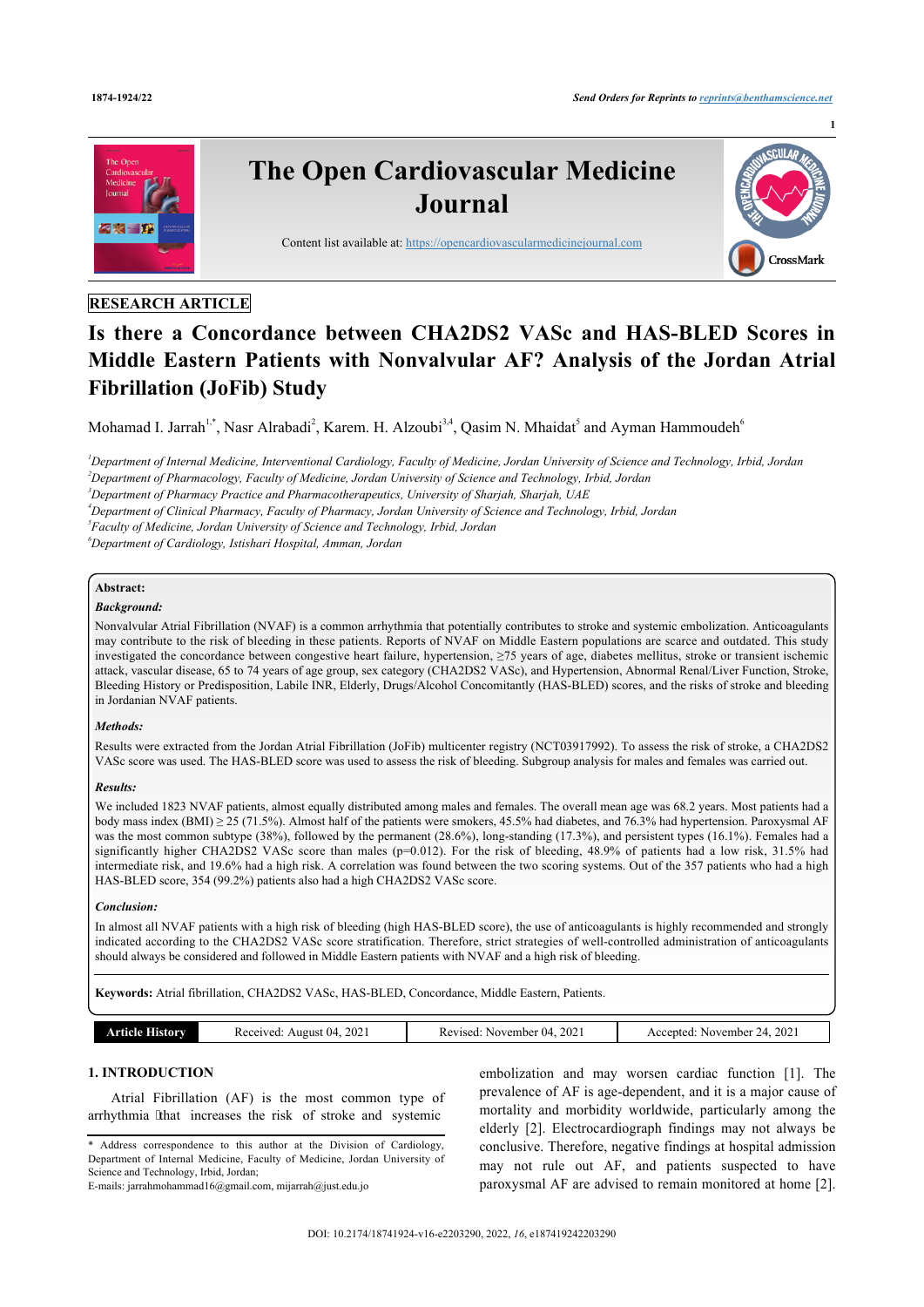This is important when considering the increased risk of strokes by 5-fold among patients with AF, according to the Framingham study [\[3\]](#page-5-2). Moreover, at least 50% of strokes in patients aging 80 or older are attributed to AF [[4](#page-5-3)].

AF is classified according to etiology as either valvular (VAF) or non-valvular atrial fibrillation (NVAF). VAF is related to the presence of moderate to severe rheumatic mitral stenosis or metallic prosthetic valve. In NVAF patients, AF is caused by certain structural heart diseases, such as ischemic heart disease, cardiomyopathies, non-rheumatic valvular disease, and hypertension [[5](#page-5-4)]. The valvular pathologies in VAF mandate the use of vitamin K antagonists (VKA). However, in those patients with NVAF, the use of direct oral anticoagulant agents (DOACs) over VKA is recommended as a preventive measure against developing strokes and systemic embolization among those patients with high congestive heart failure, hypertension,  $\geq$  75 years of age, diabetes mellitus, stroke or transient ischemic attack, vascular disease, 65 to 74 years of age, or sex category (CHA2DS2 VASc) scores. On the other hand, the use of DOACs in AF patients is associated with an increased risk of bleeding events [\[6\]](#page-5-5). Therefore, an accurate stratification of risks for stroke or bleeding should guide the use and dosage of antithrombotic treatments. This is critical, especially in NVAF patients where the risk-benefit equation is tightly balanced [[7](#page-5-6)].

Reports about AF and its characteristics among the Middle Eastern population are scarce and outdated [[8](#page-5-7), [9](#page-5-8)]. Therefore, there is an urgent need for more investigations regarding the unique risk factors. On the other hand, the clinical management of AF patients in the Middle East necessitates clinical evidence driven by real-world registries [[10\]](#page-5-9). In light of that, the Jordan AF (JoFib) Registry was established to provide more insight into the clinical characteristics and the management progress of Middle Eastern AF patients [\[11](#page-5-10), [12\]](#page-5-11).

The present study aimed to report if there is any concordance between the CHA2DS2 VASc score (determining the need for anticoagulants therapy) and Hypertension, Abnormal Renal/Liver Function, Stroke, Bleeding History or Predisposition, Labile INR, Elderly, Drugs/Alcohol Concomitantly (HAS-BLED) scores (determining the risk for bleeding and the need for dose adjustment when using OACs) in Middle Eastern patients with NVAF. To achieve that, we conducted an analysis using the JoFib Registry [[11,](#page-5-10) [12](#page-5-11)].

# **2. MATERIALS AND METHODS**

<span id="page-1-0"></span>Data for this study were retrospectively collected from the JoFib Registry[[11](#page-5-10), [12\]](#page-5-11), a prospective multicentre noninterventional observational registry of adult patients aged  $\geq$ 18 years and diagnosed with AF. The JoFib registry was generated from those patients who visited 18 hospitals and >30 outpatient cardiology clinics in Jordan from mid-2019 until the end of 2020 (NCT03917992) [[13\]](#page-5-12). Baseline characteristics of clinical and demographic data were documented. The diagnosis of AF was confirmed by a 12-lead electrocardiogram (ECG), rhythm

strip lasting  $\geq 30$  sec,  $\geq 1$  episode of AF on ambulatory ECG monitoring, or a past diagnosis by a cardiologist. We used a standard formula to calculate the CHA2DS2-VASc and HAS-BLED scores[[14,](#page-5-13) [15\]](#page-5-14). This study was approved by the institutional review board (IRB) at our institute, and informed consent was obtained from the patients.

# **2.1. The CHA2DS2 VASc and HAS-BLED Scores**

For the evaluation of the risk of stroke, we used the CHA2DS2 VASc assessment tool, which was updated by Lip *et al* ., and replaced the CHADS<sub>2</sub> by adding more risk factors for ischemic stroke [[13\]](#page-5-12). Scores were calculated according to congestive heart failure (1 point), hypertension (1 point), age >75 years (2 points), diabetes (1 point) and prior stroke (2 points), age >65 (1 point), female sex (1 point) and vascular disease (1 point). A high-risk CHA2DS VASc score is defined as  $>$ 3 in women and  $>$ 2 in men; the intermediate-risk score is defined as a score of 2 in women and 1 in men; a low-risk score as 1 in women and 0 in men.

To assess the risk of bleeding, we used the HAS-BLED score that relies on hypertension, abnormal renal/liver function, stroke, bleeding history or predisposition, labile international normalized ratio (INR), elderly (age  $\geq 65$  years), and drugs/alcohol simultaneously [[15](#page-5-14)]. Risk scores were stratified as either low (0 points), moderate (1-2 points), or high risk ( $\geq$  3 points).

### **2.2. Statistical Analysis**

Summary statistics such as means and medians were used for continuous variables, in addition to counts and percentages for categorical variables. A Student's t-test was used to compare means and a chi-square test to compare frequencies between male and female subgroups. We also generated donut charts to represent classifications of CHA2DS2 and HAS-BLED scores. All statistical analyses were carried out using R statistical language (version 4.0.5) (R Foundation for Statistical Computing, Vienna, Austria).

#### **3. RESULTS**

#### **3.1. Demographics and Comorbidities**

This study included 1823 NVAF patients, with an approximately equal distribution of males and females. Their average age was 68.2 years. Most patients had a body mass index (BMI)  $\geq$ 25 (71.5%), the mean BMI was 29.6, and 45.5% of them had dyslipidemia. Almost half of the patients were smokers, 45.5% of them had diabetes, and 76.3% of patients had hypertension. Past history of stroke was reported by 11.1% of patients, and 22 patients reported a history of systematic embolism. There were 335 (19.5%) patients with heart failure, and 145 (8%) patients had coronary artery disease. Finally, 10.3% of patients had thyroid disease, 9.3% had chronic kidney disease, and 5.7% had an active malignancy. Patient characteristics are summarized in Table**1**.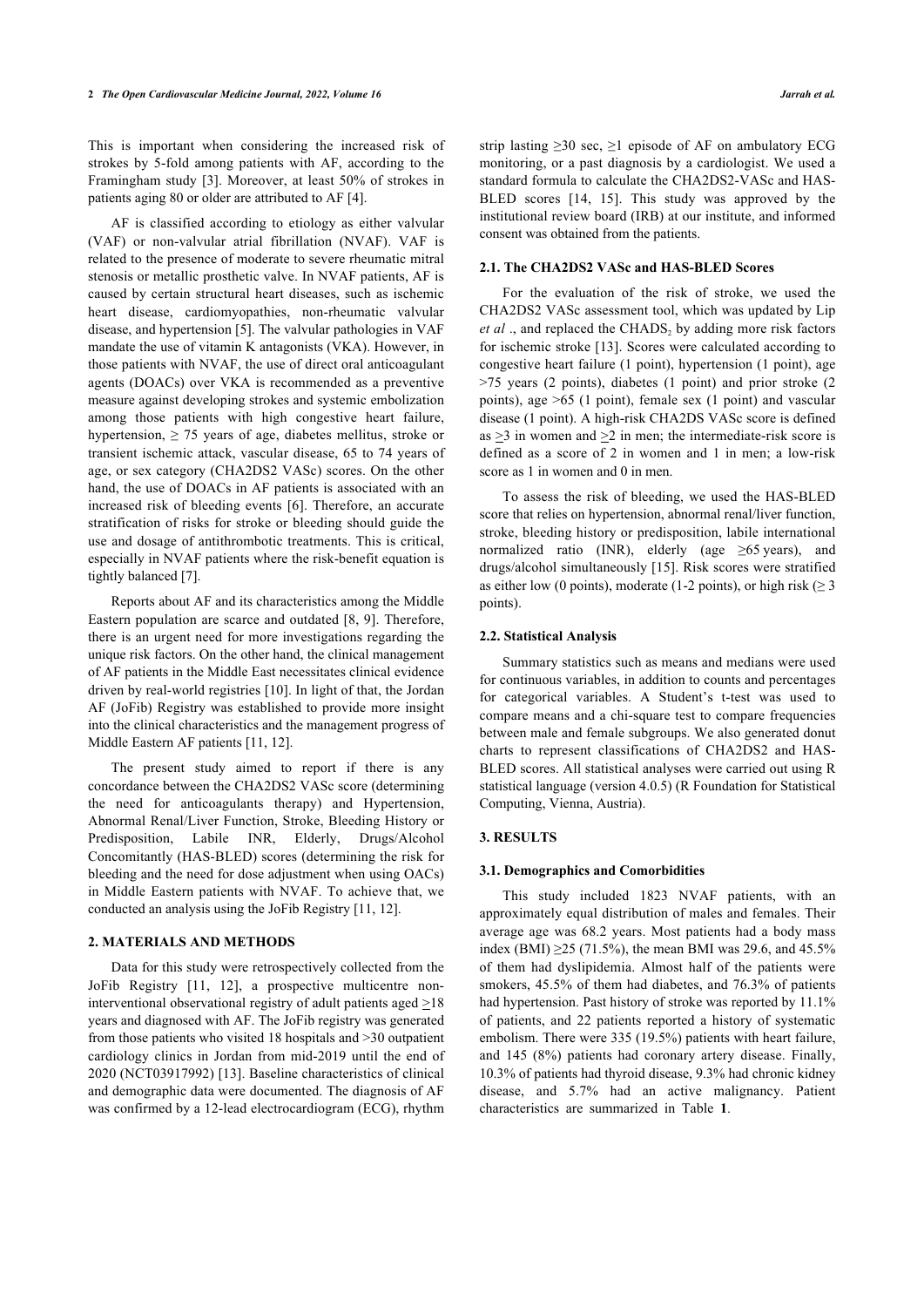# **Table 1. Patient characteristics.**

| $\overline{\phantom{a}}$                   | Overall           |
|--------------------------------------------|-------------------|
|                                            | $(n=1823)$        |
| Age<br>Mean (SD)                           | 68.2(13.1)        |
| Median [Min, Max]                          | 71.0 [18.0, 106]  |
|                                            |                   |
| Sex, n (%)                                 |                   |
| Male                                       | 874 (47.9%)       |
| Female                                     | 949 (52.1%)       |
| <b>Body Mass Index</b>                     |                   |
| Mean (SD)                                  | 29.6(5.8)         |
| Median [Min, Max]                          | 28.7 [15.6, 62.4] |
| BMI category, n (%)                        |                   |
| $25$                                       | 363 (19.9%)       |
| $\geq$ 25                                  | 1303 (71.5%)      |
| Hypertension, n (%)                        | 1391 (76.3%)      |
| Diabetes Mellitus, n (%)                   | 827 (45.4%)       |
| Dyslipidemia, n (%)                        | 829 (45.5%)       |
| Smoking, n (%)                             | 829 (45.5%)       |
| History of Stroke, n (%)                   | 203 (11.1%)       |
| History of Systemic embolization, n (%)    | $22(1.2\%)$       |
| Atrial fibrillation type, n (%)            |                   |
| Paroxysmal                                 | 692 (38.0%)       |
| Persistent                                 | 294 (16.1%)       |
| Long-standing                              | 316 (17.3%)       |
| Permanent                                  | 521 (28.6%)       |
| Comorbidities, n (%)                       |                   |
| None                                       | 1188 (65.2%)      |
| <b>Heart failure</b>                       | 355 (19.5%)       |
| Coronary artery disease                    | $145(8.0\%)$      |
| <b>DVT/PE</b>                              | $5(0.3\%)$        |
| <b>TGA</b>                                 | $1(0.1\%)$        |
| <b>Complex CHD</b>                         | $3(0.2\%)$        |
| Sick sinus syndrome                        | $1(0.1\%)$        |
| Pericarditis                               | $1(0.1\%)$        |
| Left ventricular hypertrophy, n (%)        | 653 (35.8%)       |
| Pulmonary hypertension, n (%)              | 464 (25.5%)       |
| Sleep apnea, n (%)                         | 73 (4.0%)         |
| Thyroid disease, n (%)                     | 187 (10.3%)       |
| Chronic kidney disease, n (%)              | 170 (9.3%)        |
| Active malignancy, n (%)                   | $104(5.7\%)$      |
| Echo cardiographic findings, n (%)         |                   |
| <b>None</b>                                | 1477 (81.0%)      |
| <b>Moderate to severe MR</b>               | 186 (10.2%)       |
| Moderate to severe aortic stenosis         | 41 $(2.2\%)$      |
| Moderate to severe aortic regurgitation    | $14(0.8\%)$       |
| Mild pericardial effusion                  | $3(0.2\%)$        |
| Moderate to severe pericardial effusion    | $5(0.3\%)$        |
| Moderate to severe tricuspid regurgitation | 76 (4.2%)         |
| Atrial septal defect                       | $3(0.2\%)$        |
| <b>HCM</b>                                 | $3(0.2\%)$        |
| <b>Ebstein anomaly</b>                     | $5(0.3\%)$        |
| Complex congenital heart disease           | $3(0.2\%)$        |
| <b>TAVI</b>                                | $0(0\%)$          |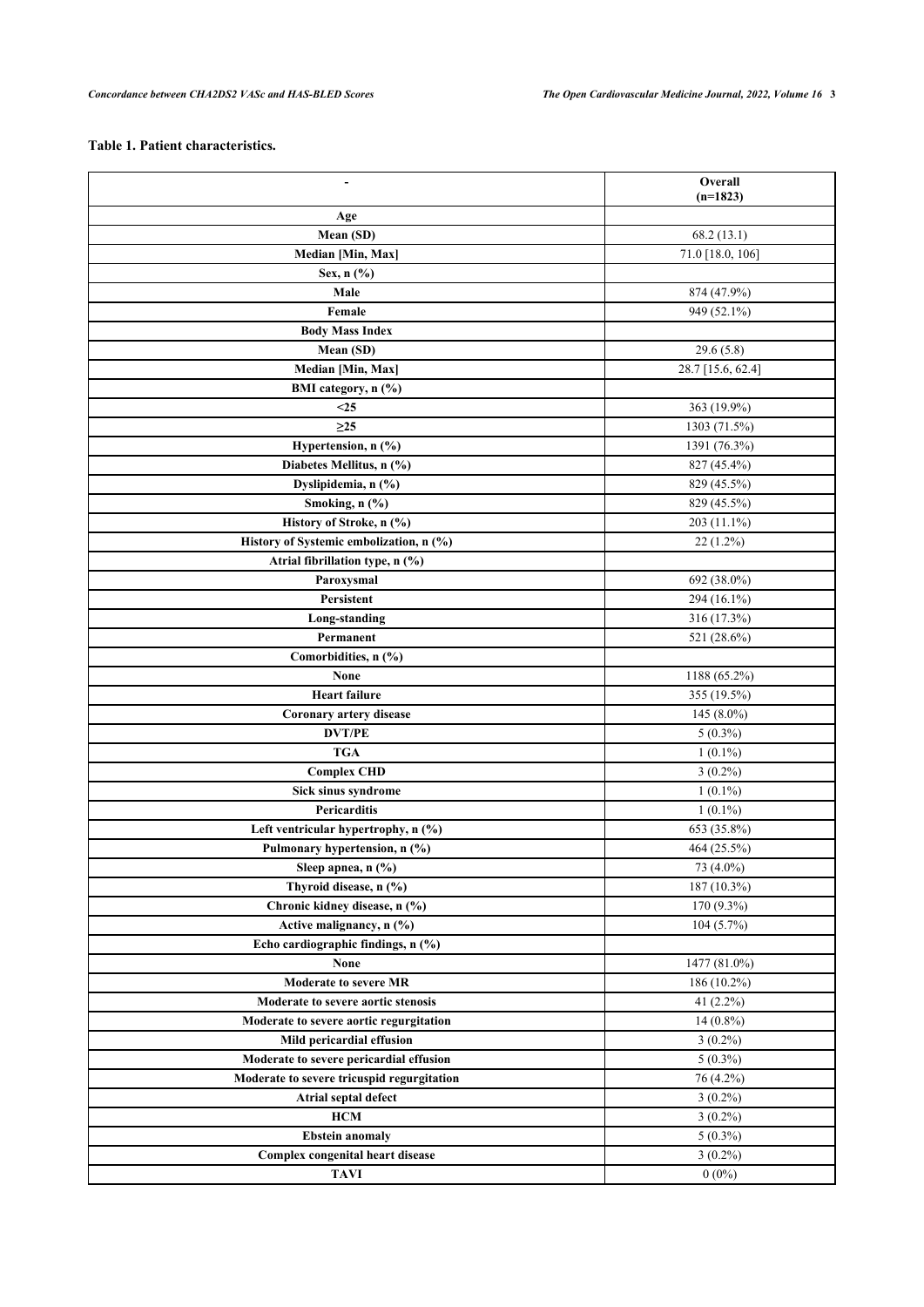#### **4** *The Open Cardiovascular Medicine Journal, 2022, Volume 16 Jarrah et al.*

*(Table 1) contd.....*

| -----------------                  |                       |
|------------------------------------|-----------------------|
| -                                  | Overall<br>$(n=1823)$ |
| <b>Bicuspid aortic valve</b>       | $2(0.1\%)$            |
| <b>VSD</b>                         | $1(0.1\%)$            |
| Subaortic membrane                 | $1(0.1\%)$            |
| Left ventricular ejection fraction |                       |
| Mean (SD)                          | 53.7(12.6)            |

**Abbreviations: DVT**: Deep Vein Thrombosis, **PE**: Pulmonary Embolism, **VD**: Valve Disease, **CHD**: Congestive Heart Failure, **TGA**: Transposition of the Great Arteries, **TAVI**: Transcatheter Aortic Valve Implantation, **MR**: Mitral Valve Regurgitation, **HCM**: Hypertrophic Cardiomyopathy, **VSD**: Ventricular Septal Defect, **BMI:** Body Mass Index

# **3.2. Characteristics of Patients with NVAF**

The most common NVAF type was paroxysmal AF (38%), followed by permanent type (28.6%), long-standing (17.3%), and persistent (16.1%) AF. Left ventricular hypertrophy was found in 35.8% of patients, moderate-to-severe mitral regurgitation was found in 186 patients, moderate-to-severe tricuspid regurgitation, aortic regurgitation, and aortic stenosis in 76, 14, and 41 patients, respectively, and pulmonary hypertension in 25.5% of patients. Most patients did not show any abnormal ECG findings. The mean left ventricular ejection fraction (LVEF) was  $53.7\%$  ( $\pm$  12.6%), where most patients had a normal LVEF (59.9%), 36.8% of patients had LVEF <55%, and 3.3% of them had an LVEF >70% (Table **[1](#page-1-0)**).

# **3.3. Risk of Ischemic Stroke and Risk of Bleeding**

The comparison of 949 females and 874 males showed that females had a significantly higher rate of a high CHA2DS2 VASc score than males (83.0 *vs.* 77.9%, p=0.012) and a lower rate of patients with a low score (6.7 *vs.* 10.1%) (Table **[2](#page-3-0)**).

Additionally, 105 male patients (12.0%) and 97 (10.2%) females had a moderate CHA2DS2 VASc score (Table**2**).

<span id="page-3-0"></span>**Table 2. Comparing CHA2DS2 VASc categories with respect to gender.**

Most patients had a HAS-BLED score of 1 and 2 (37.0 and 31.5%, respectively). Only 23 (1.3%) patients had a score of 5. Seven patients had a score of ≥6 (Table **[3](#page-3-1)**). Therefore, 48.9% of patients had a low risk of bleeding, 31.5% had intermediate risk, and 19.6% had a high risk. A notable trend was found between the two scoring systems. Out of 357 patients who had a high HAS-BLED score, 354 (99.2%) patients had a high CHA2DS2 VASc score. Conversely, out of 895 patients who had a low HAS-BLED score, 568 (63.7%) had a high CHA2DS2 VASc score (Table**4**).

### **4. DISCUSSION**

This [stu](#page-5-10)[dy](#page-5-11) evaluated NVAF patients from the JoFib Registry [11, 12]. AF accounts for 15-20% of strokes in the USA and remains a major health burden [du](#page-5-15)e [to t](#page-5-16)he increased risk of stroke and hospitalization [16, 17]. Although epidemiological studies suggest that the prevalence of AF increases with aging, AF patients in the Middle East are youn[ger](#page-5-9) [and](#page-5-17) have more comorbidities than AF patients in the west [10, 18]. Nevertheless, this disease remains understudied in this region.

| Table 2                             | Male<br>$(n=874)$ | Female<br>$(n=949)$ |       |
|-------------------------------------|-------------------|---------------------|-------|
| <b>CHA2DS2 VASc</b>                 |                   |                     |       |
| Mean (SD)                           | 3.06(1.81)        | 4.11(1.67)          |       |
| <b>CHA2DS2 VASc category</b>        |                   |                     |       |
| Low $n$ (%)                         | 88 (10.1%)        | 64 (6.7%)           | 0.012 |
| Moderate $n$ $\frac{9}{6}$          | $105(12.0\%)$     | $97(10.2\%)$        |       |
| High $n$ $\left(\frac{9}{6}\right)$ | 681 (77.9%)       | 788 (83.0%)         |       |

CHA2DS2 VASc: Congestive heart failure, hypertension, age ≥ 75 years, diabetes mellitus, stroke or transient ischemic attack, vascular disease, age 65 to 74 years, sex category score.

### <span id="page-3-1"></span>**Table 3. Comparing HAS-BLED scores by categories and with respect to gender.**

|                 | Male<br>$(n=874)$ | Female<br>$(n=949)$ | Overall<br>$(n=1823)$ |
|-----------------|-------------------|---------------------|-----------------------|
| <b>HAS-BLED</b> |                   |                     |                       |
| $\mathbf{0}$    | $124(14.2\%)$     | $94(9.9\%)$         | $218(12.0\%)$         |
|                 | 318 (36.4%)       | 356 (37.5%)         | 674 (37.0%)           |
|                 | $257(29.4\%)$     | 317 (33.4%)         | 574 (31.5%)           |
|                 | $118(13.5\%)$     | 121 (12.8%)         | 239 (13.1%)           |
|                 | 41 $(4.7\%)$      | $47(5.0\%)$         | 88 (4.8%)             |
|                 | $13(1.5\%)$       | $10(1.1\%)$         | $23(1.3\%)$           |
| 6               | $2(0.2\%)$        | $3(0.3\%)$          | $5(0.3\%)$            |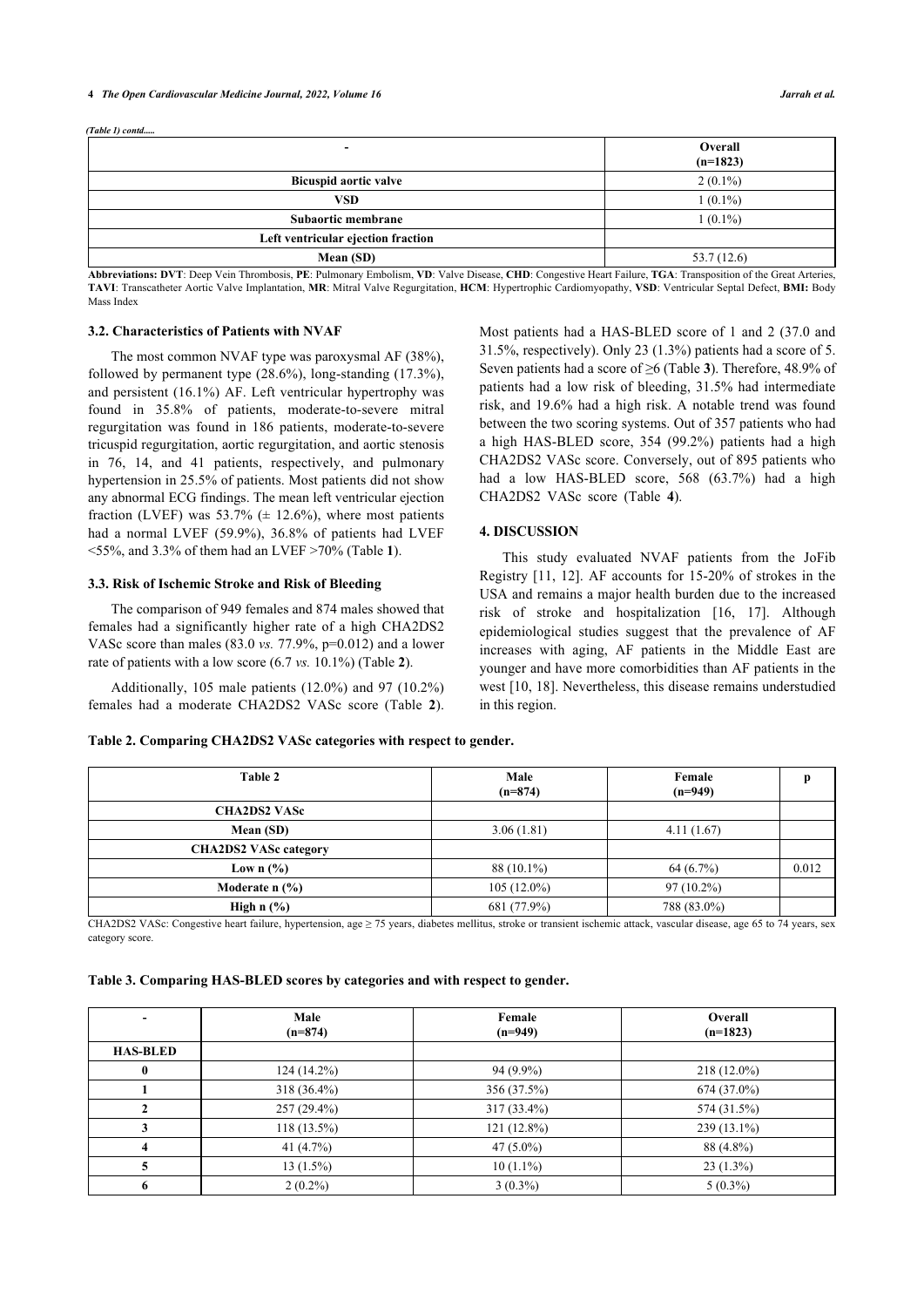*(Table 3) contd.....*

| Male      | Female    | Overall    |
|-----------|-----------|------------|
| $(n=874)$ | $(n=949)$ | $(n=1823)$ |
| $(0.1\%)$ | $(0.1\%)$ |            |

HAS-BLED: Hypertension, Abnormal Renal/Liver Function, Stroke, Bleeding History or Predisposition, Labile INR, Elderly, Drugs/Alcohol Concomitantly score. Results are expressed as n (%).

<span id="page-4-0"></span>

|  |  |  |  | Table 4. Exploring the correlation between CHA2DS2 VASc and HAS-BLED scores in NVAF patients. |
|--|--|--|--|-----------------------------------------------------------------------------------------------|
|--|--|--|--|-----------------------------------------------------------------------------------------------|

| $\overline{\phantom{0}}$ | <b>HAS-BLED</b>  |                           |                          |
|--------------------------|------------------|---------------------------|--------------------------|
|                          | Low<br>$(n=895)$ | Intermediate<br>$(n=574)$ | <b>High</b><br>$(n=357)$ |
| <b>CHA2DS2 VASc</b>      |                  |                           |                          |
| Low                      | $148(16.6\%)$    | $3(0.5\%)$                | $1(0.3\%)$               |
| Moderate                 | 179 (19.7%)      | $24(4.2\%)$               | $2(0.6\%)$               |
| High                     | 568 (63.7%)      | 547 (95.3%)               | 354 (99.2%)              |

CHA2DS2 VASc: Congestive heart failure, hypertension, age ≥ 75 years, diabetes mellitus, stroke or transient ischemic attack, vascular disease, age 65 to 74 years, sex category score, HAS-BLED: Hypertension, Abnormal Renal/Liver Function, Stroke, Bleeding History or Predisposition, Labile INR, Elderly, Drugs/Alcohol Concomitantly score. NVAF: Nonvalvular atrial fibrillation. Results are expressed as n (%).

Out of 2000 AF patients in the JoFib Registry [\[11](#page-5-10), [12](#page-5-11)], we evaluated epidemiological and clinical data of 1823 (91.2%) NVAF patients. The other 177 (8.2%) patients had a valvular AF mainly related to rheumatic heart disease. Hypertension is an established risk factor for cardiovascular disease and a leading worldwide disease burden [[17\]](#page-5-16). It is also known to be the most frequent comorbidity in AF patients. Studies like Framingham, Anticoagulation and Risk Factors in Atrial Fibrillation (ATRIA), and the Atrial Fibrillation Follow-up Investigation of Rhythm Management (AFFIRM) reported that almost 50% of subjects had hypertension [\[19](#page-5-18) - [21](#page-5-19)]. The rate of patients with hypertension is 76.3% in our study, which may suggest that epidemiological risk factors of AF are different in the Middle East than in other regions. AF drastically increases the risk of ischemic stroke, but the risk depends on each patient's risk factors for stroke, such as congestive heart failure, hypertension, vascular disease, diabetes mellitus, previous stroke or transient ischemic attack, and age [\[22](#page-5-20), [23\]](#page-5-21).

The CHA2DS2 VASc score is an updated version of  $CHADS<sub>2</sub>$  and it aims to stratify AF patients according to their risk of developing an ischemic stroke [[24\]](#page-5-22). In our study, 83.0% of females and 77.9% of males had a high risk of stroke. The female gender was found to be an independent risk factor for stroke. Meta-analyses have found that women have an increased risk of stroke compared with men, regardless of oral anticoagulation therapy [[25](#page-5-23)]. This led to the evolution of risk stratification models to include the female gender as a risk score, including the CHA2DS2 VASc score, Framingham stroke risk score, and the European Society of Cardiology (ESC), the American College of Cardiology (ACC), and the American Heart Association (AHA) guidelines [\[4](#page-5-3)]. As for bleeding, we incorporated the HAS-BLED score to assess this risk. Although  $\text{CHADS}_2$  and  $\text{CHA2DS2 VASc}$  scores are correlated with bleeding, a study found that in the multivariate analysis, they lose statistical significance after adjusting for HAS-BLED scores [\[26](#page-5-24)]. This suggests that HAS-BLED has a better predictive performance for bleeding events [[27\]](#page-5-25). Almost half of the patients in our study had a low risk of bleeding, 31.5% had intermediate risk, and 19.6% had a high risk according to the HAS-BLED score. We also found that almost all patients with a high HAS-BLED score have high CHA2DS2 VASc scores, which indicates that risks of stroke and bleeding coexist in these patients. Also, 63.7% of patients with a low risk of bleeding have a high risk of stroke, which can justify the value of using anticoagulants in this group of patients. This could be attributed to the higher specificity of HAS-BLED, but some predictability of CHA2DS2 VASc score for bleeding as well [[26,](#page-5-24) [27\]](#page-5-25). In agreement with that, recent studies indicated the similarities of both scores in mortality prediction in patients with AF and the higher predictability when combined [[28\]](#page-6-0). As indicated by our results, increasing the risk for bleeding in the patients (high HASBLED category) was associated with increasing the risk for complications (high CHA2DS2 VASc category) and consequently increasing the risk for death. In the Middle East, only a minimum number of studies have been carried out on AF. Thus, this study constitutes an important report regarding the NVAF subpopulation in the region.

Our study has some limitations. Although the sample size is sufficient, this study is descriptive, and our analysis does not conclude definitive answers for the validity of CHA2DS2 VASc and HAS-BLED for Middle Eastern AF patients, which still requires further investigation. We also have not investigated other viable scoring systems such as the age, biomarker, and clinical history (ABC) score[[29\]](#page-6-1).

# **CONCLUSION**

In almost all NVAF patients with a high risk of bleeding (high HAS-BLED score), the use of anticoagulants is highly recommended according to the CHA2DS2 VASc score stratification. Therefore, strategies with a well-controlled administration of anticoagulants should always be considered and followed in our hospitals.

# **ETHICS APPROVAL AND CONSENT TO PARTICIPATE**

The Institutional Review Board (IRB) at the Jordan University of Science and Technology (IRB-JUST) approved this study.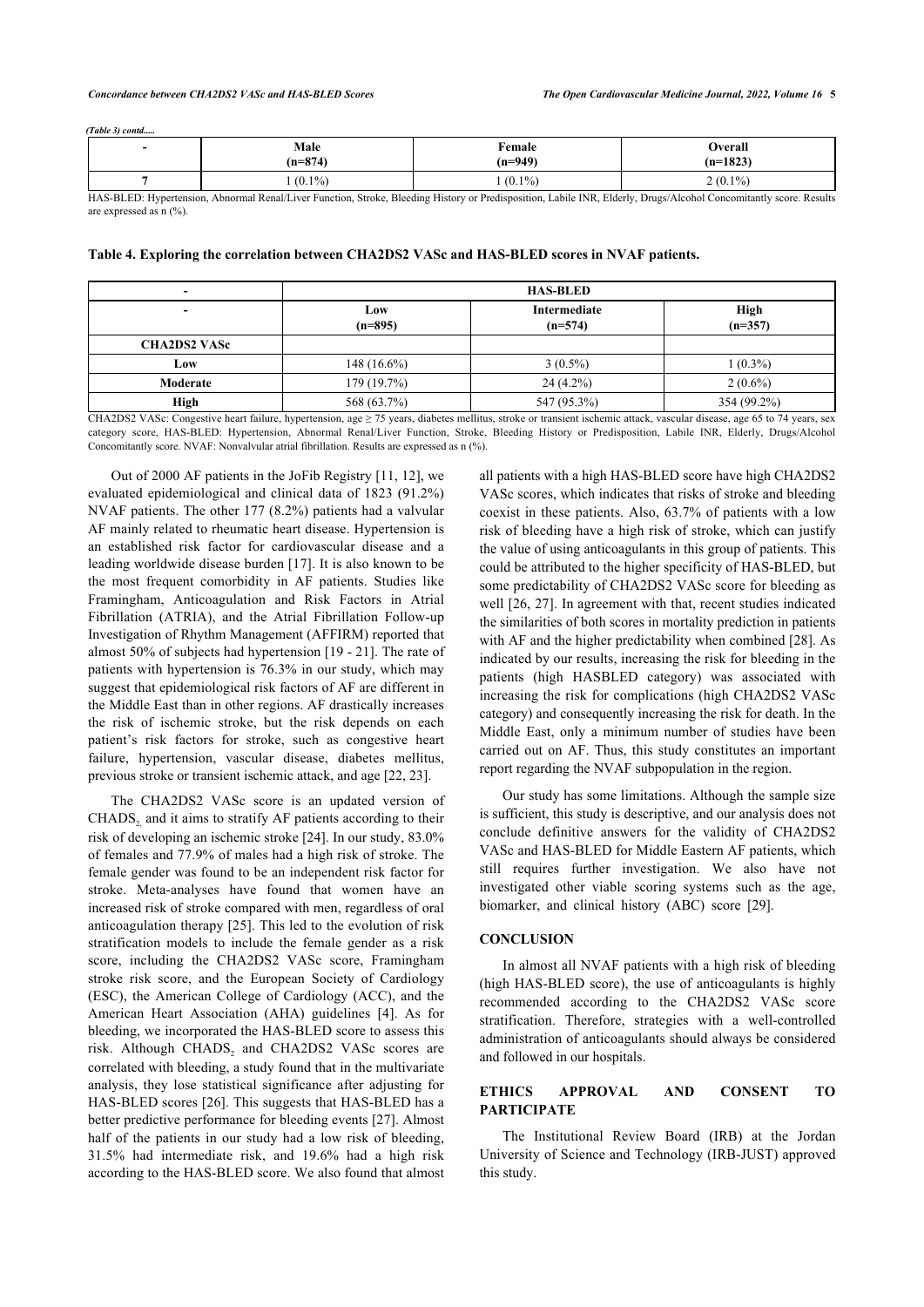# <span id="page-5-11"></span>**HUMAN AND ANIMAL RIGHTS**

No animals were used that are the basis of this study.

#### **CONSENT FOR PUBLICATION**

<span id="page-5-12"></span>Participants gave informed consent before they participated in the study.

# **AVAILABILITY OF DATA AND MATERIALS**

<span id="page-5-13"></span>Data will be made available upon request to the corresponding author [M.I.J] *via* e-mail.

#### **FUNDING**

None.

#### <span id="page-5-14"></span>**CONFLICT OF INTEREST**

<span id="page-5-15"></span>The authors declare no conflicts of interest, financial or otherwise.

# <span id="page-5-16"></span>**ACKNOWLEDGEMENTS**

Declared none.

#### <span id="page-5-17"></span><span id="page-5-0"></span>**REFERENCES**

- [1] Bordignon S, Chiara Corti M, Bilato C. Atrial fibrillation associated with heart failure, stroke and mortality. J Atr Fibrillation 2012; 5(1): 467. [PMID: [28496747](http://www.ncbi.nlm.nih.gov/pubmed/28496747)]
- <span id="page-5-18"></span><span id="page-5-1"></span>[2] Gutierrez C, Blanchard DG. Atrial fibrillation: Diagnosis and treatment. Am Fam Physician 2011; 83(1): 61-8. [PMID: [21888129](http://www.ncbi.nlm.nih.gov/pubmed/21888129)]
- <span id="page-5-2"></span>[3] Wolf PA, Abbott RD, Kannel WB. Atrial fibrillation as an independent risk factor for stroke: The framingham study. Stroke  $1991 \cdot 22(8) \cdot 983 - 8$

[\[http://dx.doi.org/10.1161/01.STR.22.8.983](http://dx.doi.org/10.1161/01.STR.22.8.983)] [PMID: [1866765](http://www.ncbi.nlm.nih.gov/pubmed/1866765)]

- <span id="page-5-19"></span><span id="page-5-3"></span>[4] Cheng EY, Kong MH. Gender differences of thromboembolic events in atrial fibrillation. Am J Cardiol 2016; 117(6): 1021-7. [\[http://dx.doi.org/10.1016/j.amjcard.2015.12.040](http://dx.doi.org/10.1016/j.amjcard.2015.12.040)] [PMID: [26923085\]](http://www.ncbi.nlm.nih.gov/pubmed/26923085)
- <span id="page-5-4"></span>[5] Pistoia F, Sacco S, Tiseo C, Degan D, Ornello R, Carolei A. The epidemiology of atrial fibrillation and stroke. Cardiol Clin 2016; 34(2): 255-68.
- <span id="page-5-20"></span><span id="page-5-5"></span>[\[http://dx.doi.org/10.1016/j.ccl.2015.12.002\]](http://dx.doi.org/10.1016/j.ccl.2015.12.002) [PMID: [27150174](http://www.ncbi.nlm.nih.gov/pubmed/27150174)] [6] Kato ET, Goto S, Giugliano RP. Overview of oral antithrombotic treatment in elderly patients with atrial fibrillation. Ageing Res Rev 2019; 49: 115-24.
- <span id="page-5-21"></span><span id="page-5-6"></span>[\[http://dx.doi.org/10.1016/j.arr.2018.10.006](http://dx.doi.org/10.1016/j.arr.2018.10.006)] [PMID: [30359765\]](http://www.ncbi.nlm.nih.gov/pubmed/30359765) [7] Freedman B, Potpara TS, Lip GY. Stroke prevention in atrial fibrillation. Lancet 2016; 388(10046): 806-17. [\[http://dx.doi.org/10.1016/S0140-6736\(16\)31257-0](http://dx.doi.org/10.1016/S0140-6736(16)31257-0)] [PMID:
- <span id="page-5-22"></span>[27560276\]](http://www.ncbi.nlm.nih.gov/pubmed/27560276) [8] Apostolakis S, Zubaid M, Rashed WA, *et al.* Assessment of stroke risk
- <span id="page-5-7"></span>in Middle Eastern patients with atrial fibrillation: The Gulf SAFE registry. Int J Cardiol 2013; 168(2): 1644-6. [\[http://dx.doi.org/10.1016/j.ijcard.2013.02.003\]](http://dx.doi.org/10.1016/j.ijcard.2013.02.003) [PMID: [23481910](http://www.ncbi.nlm.nih.gov/pubmed/23481910)]
- <span id="page-5-23"></span><span id="page-5-8"></span>[9] Salam AM, AlBinali HA, Al-Mulla AW, Singh R, Al Suwaidi J. Secular trends, treatments, and outcomes of Middle Eastern Arab and
- South Asian patients hospitalized with atrial fibrillation: insights from a 20-year registry in Qatar (1991-2010). Angiology 2013; 64(7): 498-504. [\[http://dx.doi.org/10.1177/0003319712460332](http://dx.doi.org/10.1177/0003319712460332)] [PMID: [23028177\]](http://www.ncbi.nlm.nih.gov/pubmed/23028177)
- <span id="page-5-24"></span><span id="page-5-9"></span>[10] Al-Shamkhani W, Ayetey H, Lip GYH. Atrial fibrillation in the Middle East: unmapped, underdiagnosed, undertreated. Expert Rev Cardiovasc Ther 2018; 16(5): 341-8. [\[http://dx.doi.org/10.1080/14779072.2018.1457953\]](http://dx.doi.org/10.1080/14779072.2018.1457953) [29575965\]](http://www.ncbi.nlm.nih.gov/pubmed/29575965)
- <span id="page-5-25"></span><span id="page-5-10"></span>[11] Hammoudeh AJ, Khader Y, Kadri N, *et al.* Adherence to the 2019 AHA/ACC/HRS Focused Update of the 2014 AHA/ACC/HRS guideline on the use of oral anticoagulant agents in middle eastern patients with atrial fibrillation: The jordan atrial fibrillation (JoFib) study. Int J Vasc Med 2021; 2021: 5515089.

[\[http://dx.doi.org/10.1155/2021/5515089\]](http://dx.doi.org/10.1155/2021/5515089) [PMID: [33898065\]](http://www.ncbi.nlm.nih.gov/pubmed/33898065)

[12] Al-Makhamreh HK, Al-Sabbagh MQ, Shaban AE, Obiedat AF, Hammoudeh AJ. Prevalence, epidemiological characteristics, and pharmacotherapy of coronary artery disease among patients with atrial fibrillation: Data from jo-fib study. Medicina (Kaunas) 2021; 57(6): 605.

[\[http://dx.doi.org/10.3390/medicina57060605](http://dx.doi.org/10.3390/medicina57060605)] [PMID: [34208175\]](http://www.ncbi.nlm.nih.gov/pubmed/34208175)

- [13] Lip GY, Frison L, Halperin JL, Lane DA. Identifying patients at high risk for stroke despite anticoagulation: a comparison of contemporary stroke risk stratification schemes in an anticoagulated atrial fibrillation cohort. Stroke 2010; 41(12): 2731-8. [\[http://dx.doi.org/10.1161/STROKEAHA.110.590257\]](http://dx.doi.org/10.1161/STROKEAHA.110.590257) [PMID: [20966417\]](http://www.ncbi.nlm.nih.gov/pubmed/20966417)
- [14] Lip GY, Nieuwlaat R, Pisters R, Lane DA, Crijns HJ. Refining clinical risk stratification for predicting stroke and thromboembolism in atrial fibrillation using a novel risk factor-based approach: the euro heart survey on atrial fibrillation. Chest 2010; 137(2): 263-72. [\[http://dx.doi.org/10.1378/chest.09-1584\]](http://dx.doi.org/10.1378/chest.09-1584) [PMID: [19762550\]](http://www.ncbi.nlm.nih.gov/pubmed/19762550)
- [15] Pisters R, Lane DA, Nieuwlaat R, de Vos CB, Crijns HJ, Lip GY. A novel user-friendly score (HAS-BLED) to assess 1-year risk of major bleeding in patients with atrial fibrillation: The Euro Heart Survey. Chest 2010; 138(5): 1093-100. [\[http://dx.doi.org/10.1378/chest.10-0134\]](http://dx.doi.org/10.1378/chest.10-0134) [PMID: [20299623\]](http://www.ncbi.nlm.nih.gov/pubmed/20299623)
- [16] Jagadish PS, Kabra R. Stroke risk in atrial fibrillation: Beyond the CHA<sub>2</sub>DS<sub>2</sub>-VASc Score. Curr Cardiol Rep 2019; 21(9): 95.
- [\[http://dx.doi.org/10.1007/s11886-019-1189-6\]](http://dx.doi.org/10.1007/s11886-019-1189-6) [PMID: [31352536](http://www.ncbi.nlm.nih.gov/pubmed/31352536)] [17] Chugh SS, Roth GA, Gillum RF, Mensah GA. Global burden of atrial
- fibrillation in developed and developing nations. Glob Heart 2014; 9(1): 113-9. [\[http://dx.doi.org/10.1016/j.gheart.2014.01.004](http://dx.doi.org/10.1016/j.gheart.2014.01.004)] [PMID: [25432121](http://www.ncbi.nlm.nih.gov/pubmed/25432121)]
- [18] Inoue H. Thromboembolism in patients with nonvalvular atrial fibrillation: Comparison between Asian and Western countries. J Cardiol 2013; 61(1): 1-7.
- [\[http://dx.doi.org/10.1016/j.jjcc.2012.08.012](http://dx.doi.org/10.1016/j.jjcc.2012.08.012)] [PMID: [23068291\]](http://www.ncbi.nlm.nih.gov/pubmed/23068291) [19] Wyse DG, Waldo AL, DiMarco JP, *et al.* A comparison of rate control and rhythm control in patients with atrial fibrillation. N Engl J Med 2002; 347(23): 1825-33.
- [\[http://dx.doi.org/10.1056/NEJMoa021328](http://dx.doi.org/10.1056/NEJMoa021328)] [PMID: [12466506\]](http://www.ncbi.nlm.nih.gov/pubmed/12466506)
- [20] Singer DE, Chang Y, Borowsky LH, *et al.* A new risk scheme to predict ischemic stroke and other thromboembolism in atrial fibrillation: The ATRIA study stroke risk score. J Am Heart Assoc 2013; 2(3): e000250.

[\[http://dx.doi.org/10.1161/JAHA.113.000250](http://dx.doi.org/10.1161/JAHA.113.000250)] [PMID: [23782923\]](http://www.ncbi.nlm.nih.gov/pubmed/23782923) [21] Mahmood SS, Levy D, Vasan RS, Wang TJ. The Framingham Heart Study and the epidemiology of cardiovascular disease: A historical perspective. Lancet 2014; 383(9921): 999-1008. [\[http://dx.doi.org/10.1016/S0140-6736\(13\)61752-3](http://dx.doi.org/10.1016/S0140-6736(13)61752-3)] [PMID:

- [24084292\]](http://www.ncbi.nlm.nih.gov/pubmed/24084292) [22] Independent predictors of stroke in patients with atrial fibrillation: A systematic review. Neurology 2007; 69(6): 546-54. [\[http://dx.doi.org/10.1212/01.wnl.0000267275.68538.8d\]](http://dx.doi.org/10.1212/01.wnl.0000267275.68538.8d) [PMID: [17679673\]](http://www.ncbi.nlm.nih.gov/pubmed/17679673)
- [23] Joundi RA, Cipriano LE, Sposato LA, Saposnik G. Ischemic stroke risk in patients with atrial fibrillation and CHA2DS2-VASc Score of 1: Systematic review and meta-analysis. Stroke 2016; 47(5): 1364-7.<br>
Ihttp://dx.doi.org/10.1161/STROKEAHA. 115.0126091 [PMID: [\[http://dx.doi.org/10.1161/STROKEAHA.115.012609\]](http://dx.doi.org/10.1161/STROKEAHA.115.012609) [27026630\]](http://www.ncbi.nlm.nih.gov/pubmed/27026630)
- [24] Wu JT, Wang SL, Chu YJ, et al. CHADS<sub>2</sub> and CHA<sub>2</sub>DS<sub>2</sub>-VASc scores predict the risk of ischemic stroke outcome in patients with interatrial block without atrial fibrillation. J Atheroscler Thromb 2017; 24(2): 176-84.

[\[http://dx.doi.org/10.5551/jat.34900\]](http://dx.doi.org/10.5551/jat.34900) [PMID: [27301462](http://www.ncbi.nlm.nih.gov/pubmed/27301462)]

[25] Gallù M, Marrone G, Legramante JM, De Lorenzo A, Di Daniele N, Noce A. Female sex as a thromboembolic risk factor in the era of nonvitamin k antagonist oral anticoagulants. Cardiovasc Ther 2020; 2020: 1743927.

[\[http://dx.doi.org/10.1155/2020/1743927\]](http://dx.doi.org/10.1155/2020/1743927) [PMID: [32684980\]](http://www.ncbi.nlm.nih.gov/pubmed/32684980)

- [26] Roldán V, Marín F, Manzano-Fernández S, *et al.* The HAS-BLED score has better prediction accuracy for major bleeding than CHADS2 or CHA2DS2-VASc scores in anticoagulated patients with atrial fibrillation. J Am Coll Cardiol 2013; 62(23): 2199-204. [\[http://dx.doi.org/10.1016/j.jacc.2013.08.1623\]](http://dx.doi.org/10.1016/j.jacc.2013.08.1623) [PMID: [24055744](http://www.ncbi.nlm.nih.gov/pubmed/24055744)]
- [27] Zhu W, He W, Guo L, Wang X, Hong K, The HAS-BLED score for predicting major bleeding risk in anticoagulated patients with atrial fibrillation: A systematic review and meta-analysis. Clin Cardiol 2015; 38(9): 555-61.

[\[http://dx.doi.org/10.1002/clc.22435\]](http://dx.doi.org/10.1002/clc.22435) [PMID: [26418409](http://www.ncbi.nlm.nih.gov/pubmed/26418409)]